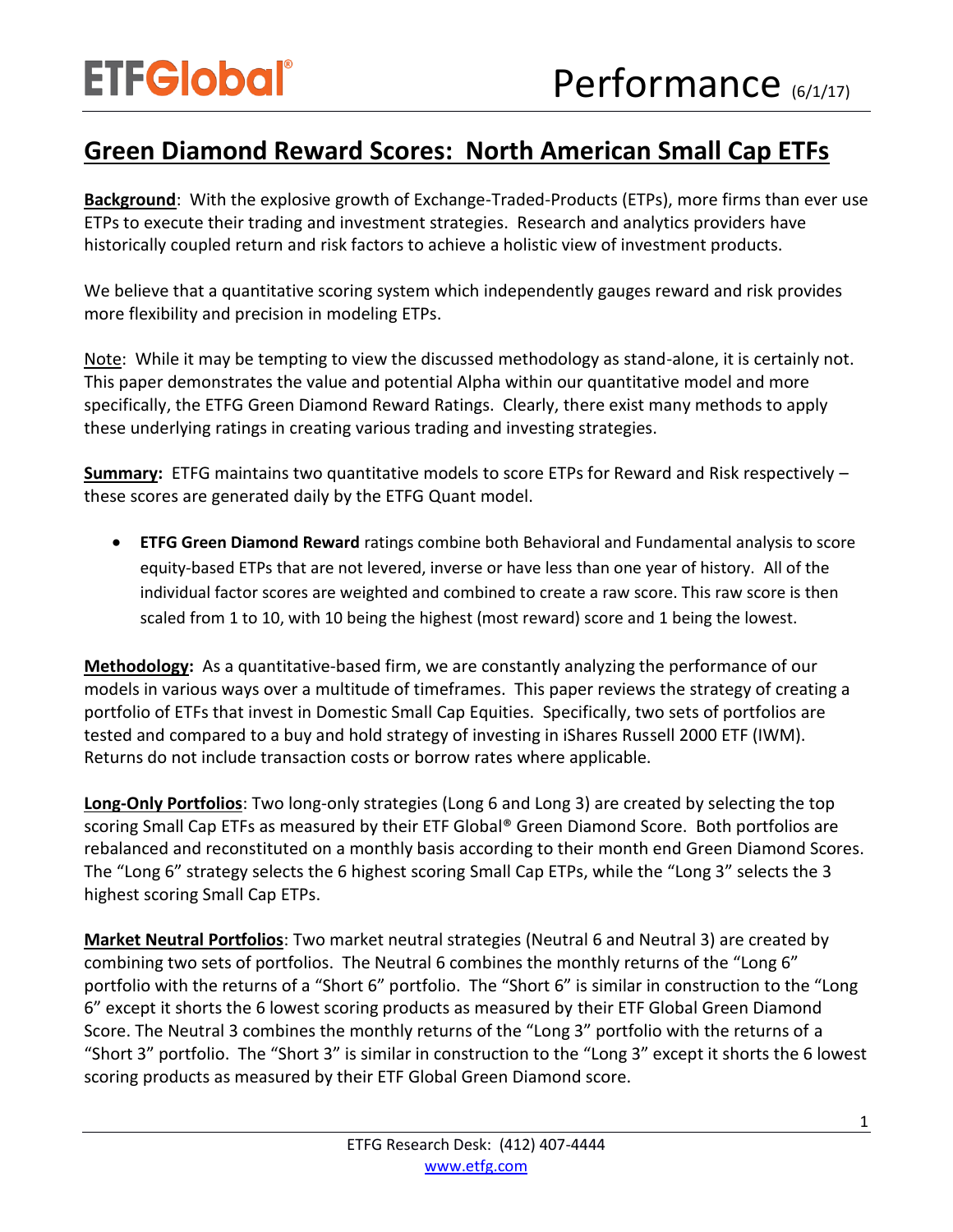**Conclusion:** A monthly rotation strategy that invests in the highest scoring Domestic Small Cap ETPs outperforms a buy and hold strategy on both an absolute return basis and a risk-adjusted return basis. A significant gain the Sharpe Ratio can be achieved by creating a market neutral strategy that takes long positions in the highest scoring products, while shorting the products with the lowest scores.

Sophisticated traders can use the net exposure to the underlying constituents of the products to create a pure equity market neutral strategy that may further enhance the return profile of the strategy.

For Research Inquiries: research@etfg.com or (412) 407-4444

| <b>Green Diamond Reward Scores: North America Small Cap ETFS</b> |      |                   |            |                  |                  |                  |
|------------------------------------------------------------------|------|-------------------|------------|------------------|------------------|------------------|
| <b>Month</b>                                                     | Year | <b>Top 6 Long</b> | Top 3 Long | <b>Neutral 6</b> | <b>Neutral 3</b> | <b>Benchmark</b> |
| <b>October</b>                                                   | 2012 | $-2.75%$          | $-2.92%$   | $-0.70%$         | $-0.18%$         | $-2.17%$         |
| <b>November</b>                                                  | 2012 | 0.86%             | 0.73%      | 0.44%            | 0.99%            | 0.55%            |
| <b>December</b>                                                  | 2012 | 3.45%             | 3.35%      | 0.60%            | 0.85%            | 3.62%            |
| January                                                          | 2013 | 6.41%             | 6.45%      | 0.58%            | $-0.57%$         | 6.24%            |
| <b>February</b>                                                  | 2013 | 1.07%             | 1.19%      | 0.24%            | $-0.38%$         | 1.00%            |
| <b>March</b>                                                     | 2013 | 4.65%             | 4.85%      | 0.94%            | 0.83%            | 4.66%            |
| <b>April</b>                                                     | 2013 | $-0.58%$          | $-0.31%$   | $-0.24%$         | $-0.06%$         | $-0.35%$         |
| May                                                              | 2013 | 3.49%             | 4.49%      | $-1.16%$         | $-0.41%$         | 3.93%            |
| June                                                             | 2013 | $-2.53%$          | $-2.90%$   | $-1.05%$         | $-1.16%$         | $-0.82%$         |
| July                                                             | 2013 | 7.36%             | 7.39%      | 0.13%            | 0.19%            | 7.33%            |
| <b>August</b>                                                    | 2013 | $-1.86%$          | $-1.37%$   | 0.61%            | 1.18%            | $-3.16%$         |
| September                                                        | 2013 | 6.12%             | 6.16%      | 0.82%            | 1.21%            | 6.49%            |
| <b>October</b>                                                   | 2013 | 2.88%             | 2.82%      | $-0.40%$         | $-0.52%$         | 2.42%            |
| <b>November</b>                                                  | 2013 | 1.75%             | 2.45%      | $-0.48%$         | $-0.76%$         | 3.96%            |
| <b>December</b>                                                  | 2013 | 2.21%             | 2.40%      | 0.56%            | 0.38%            | 2.02%            |
|                                                                  |      |                   |            |                  |                  |                  |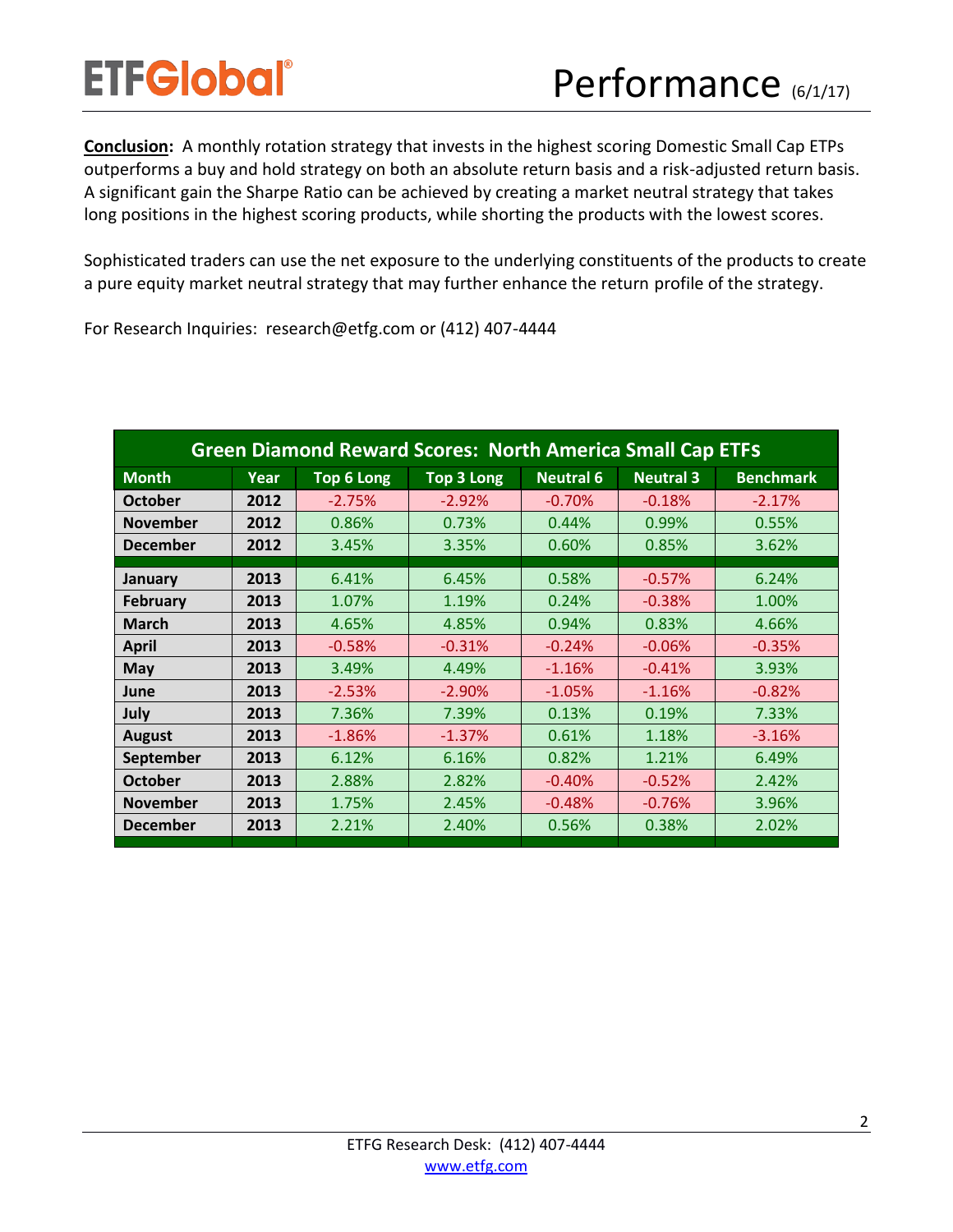| <b>Green Diamond Reward Scores: North America Small Cap ETFS</b> |      |                   |                   |                  |                  |                  |
|------------------------------------------------------------------|------|-------------------|-------------------|------------------|------------------|------------------|
| <b>Month</b>                                                     | Year | <b>Top 6 Long</b> | <b>Top 3 Long</b> | <b>Neutral 6</b> | <b>Neutral 3</b> | <b>Benchmark</b> |
| January                                                          | 2014 | $-2.94%$          | $-2.45%$          | 0.11%            | 0.28%            | $-2.77%$         |
| <b>February</b>                                                  | 2014 | 4.74%             | 4.63%             | $-0.20%$         | $-0.46%$         | 4.78%            |
| <b>March</b>                                                     | 2014 | 0.93%             | 0.36%             | 0.56%            | 0.36%            | $-0.75%$         |
| <b>April</b>                                                     | 2014 | $-2.96%$          | $-3.77%$          | $-0.54%$         | $-0.42%$         | $-3.75%$         |
| <b>May</b>                                                       | 2014 | 0.41%             | 0.38%             | 0.00%            | 0.02%            | 0.79%            |
| June                                                             | 2014 | 5.43%             | 5.68%             | 0.34%            | 0.06%            | 5.27%            |
| July                                                             | 2014 | $-4.83%$          | $-4.54%$          | 0.38%            | 0.28%            | $-6.05%$         |
| <b>August</b>                                                    | 2014 | 4.59%             | 4.87%             | 0.28%            | 0.30%            | 4.83%            |
| September                                                        | 2014 | $-4.39%$          | $-4.40%$          | 0.66%            | 0.56%            | $-5.93%$         |
| <b>October</b>                                                   | 2014 | 4.50%             | 5.07%             | 1.48%            | 1.42%            | 6.59%            |
| <b>November</b>                                                  | 2014 | 1.52%             | 1.66%             | 1.08%            | 0.65%            | 0.11%            |
| <b>December</b>                                                  | 2014 | 2.52%             | 1.93%             | 1.32%            | 0.83%            | 2.89%            |
| January                                                          | 2015 | $-2.67%$          | $-2.34%$          | 1.38%            | 0.88%            | $-3.28%$         |
| <b>February</b>                                                  | 2015 | 5.80%             | 5.55%             | 0.01%            | 0.03%            | 5.95%            |
| <b>March</b>                                                     | 2015 | 0.86%             | 1.48%             | $-0.58%$         | $-0.23%$         | 1.77%            |
| <b>April</b>                                                     | 2015 | $-1.58%$          | $-2.00%$          | $-1.61%$         | $-1.69%$         | $-2.56%$         |
| <b>May</b>                                                       | 2015 | 0.83%             | 2.09%             | $-0.13%$         | 0.54%            | 2.24%            |
| June                                                             | 2015 | 0.26%             | $-0.45%$          | 0.11%            | $-0.12%$         | 0.78%            |
| July                                                             | 2015 | $-0.14%$          | $-0.58%$          | 1.76%            | 2.67%            | $-1.10%$         |
| <b>August</b>                                                    | 2015 | $-5.21%$          | $-5.78%$          | 0.16%            | 0.17%            | $-6.31%$         |
| September                                                        | 2015 | $-4.37%$          | $-3.89%$          | $-0.38%$         | 0.00%            | $-4.94%$         |
| <b>October</b>                                                   | 2015 | 6.70%             | 6.40%             | 0.54%            | 0.08%            | 5.62%            |
| <b>November</b>                                                  | 2015 | 2.31%             | 2.53%             | $-0.30%$         | $-0.47%$         | 3.26%            |
| <b>December</b>                                                  | 2015 | $-5.02%$          | $-5.13%$          | $-0.32%$         | $-0.21%$         | $-5.03%$         |
| January                                                          | 2016 | $-7.17%$          | $-7.61%$          | 1.09%            | 1.49%            | $-8.58%$         |
| <b>February</b>                                                  | 2016 | $-3.57%$          | $-4.71%$          | 0.42%            | $-1.14%$         | $-0.22%$         |
| <b>March</b>                                                     | 2016 | 15.10%            | 10.55%            | 1.42%            | 0.78%            | 8.01%            |
| <b>April</b>                                                     | 2016 | 1.73%             | 2.28%             | 0.17%            | 0.79%            | 1.67%            |
| <b>May</b>                                                       | 2016 | $-1.15%$          | $-2.84%$          | $-1.51%$         | $-2.50%$         | 2.24%            |
| June                                                             | 2016 | $-0.18%$          | $-0.02%$          | 0.08%            | $-0.04%$         | $-0.02%$         |
| July                                                             | 2016 | 5.83%             | 6.03%             | 0.31%            | 0.08%            | 5.30%            |
| <b>August</b>                                                    | 2016 | 2.11%             | 2.50%             | 0.42%            | 0.63%            | 1.78%            |
| September                                                        | 2016 | 1.10%             | 1.07%             | 0.34%            | 0.26%            | 0.80%            |
| <b>October</b>                                                   | 2016 | $-5.76%$          | $-5.55%$          | $-0.95%$         | $-0.88%$         | $-4.98%$         |
| <b>November</b>                                                  | 2016 | 12.66%            | 13.45%            | 0.12%            | 0.86%            | 11.51%           |
| <b>December</b>                                                  | 2016 | 2.01%             | 2.06%             | $-0.44%$         | $-3.28%$         | 2.46%            |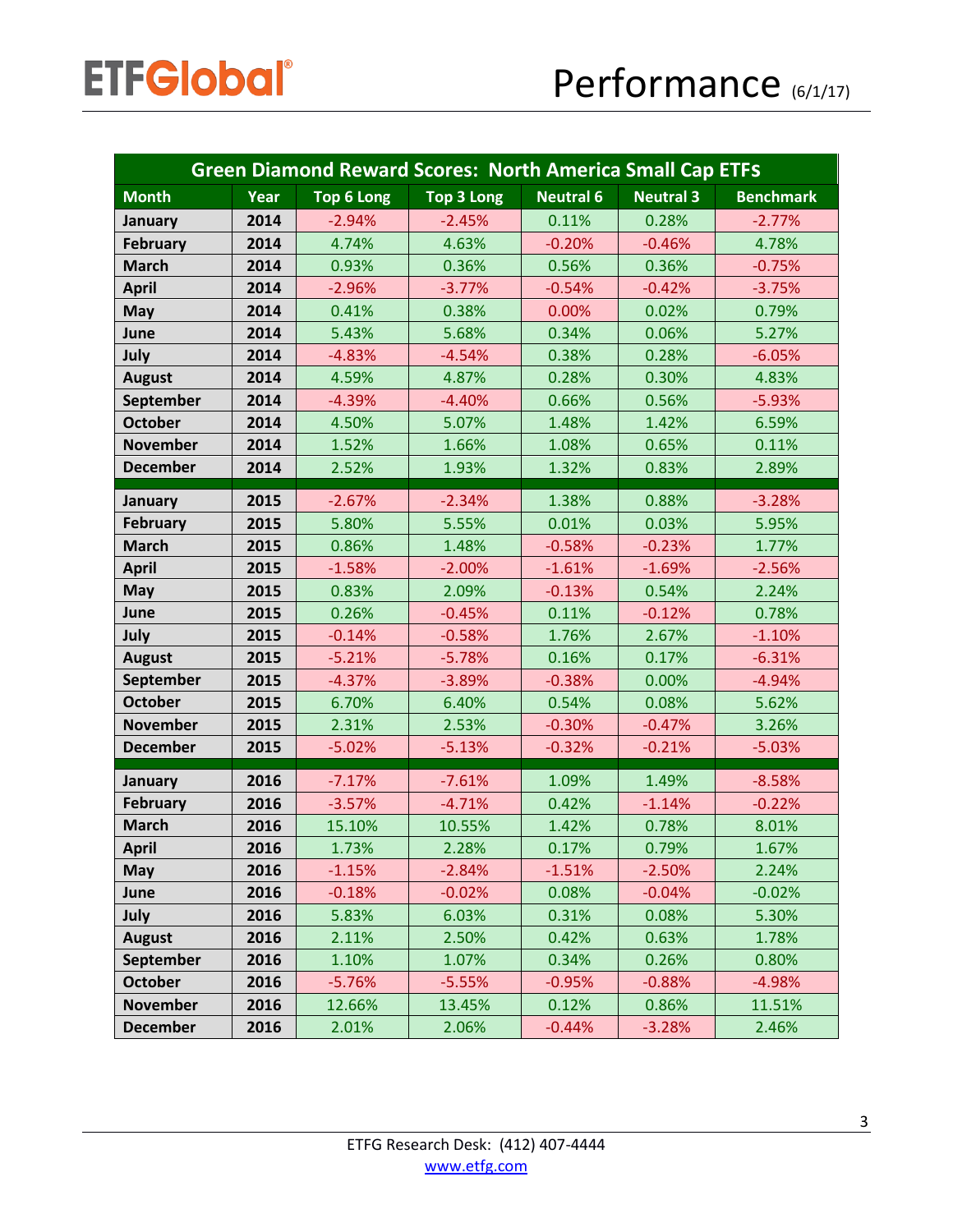| <b>Green Diamond Reward Scores: North America Small Cap ETFS</b> |      |            |            |                  |                  |                  |
|------------------------------------------------------------------|------|------------|------------|------------------|------------------|------------------|
| <b>Month</b>                                                     | Year | Top 6 Long | Top 3 Long | <b>Neutral 6</b> | <b>Neutral 3</b> | <b>Benchmark</b> |
| January                                                          | 2017 | $-1.16%$   | $-1.02%$   | 0.06%            | 0.41%            | $-0.42%$         |
| February                                                         | 2017 | 1.62%      | 1.07%      | $-0.22%$         | $-0.31%$         | 2.64%            |
| <b>March</b>                                                     | 2017 | $-0.06%$   | $-0.29%$   | 0.03%            | $-0.03%$         | $-0.26%$         |
| <b>April</b>                                                     | 2017 | 0.93%      | 1.29%      | $-0.18%$         | 0.05%            | 1.15%            |
| May                                                              | 2017 | $-2.31%$   | $-2.29%$   | $-0.06%$         | $-0.04%$         | $-1.97%$         |

| Summary       |                  |                  |          |          |            |  |
|---------------|------------------|------------------|----------|----------|------------|--|
|               | Top <sub>6</sub> | Top <sub>3</sub> | 6 Combo  | 3 Combo  | <b>IWM</b> |  |
| 2012          | 1.47%            | 1.06%            | 0.34%    | 1.66%    | 1.93%      |  |
| 2013          | 35.04%           | 38.56%           | 0.52%    | $-0.12%$ | 38.70%     |  |
| 2014          | 9.09%            | 8.96%            | 5.59%    | 3.96%    | 5.04%      |  |
| 2015          | $-3.01%$         | $-2.91%$         | 0.60%    | 1.62%    | $-4.48%$   |  |
| 2016          | 22.40%           | 16.15%           | 1.45%    | $-0.36%$ | 20.10%     |  |
| 2017          | $-1.04%$         | $-1.27%$         | $-0.36%$ | 0.09%    | 1.09%      |  |
| <b>Total</b>  | 75.61%           | 69.85%           | 8.30%    | 6.97%    | 72.21%     |  |
| Annualized    | 12.82%           | 12.02%           | 1.72%    | 1.45%    | 12.35%     |  |
| Ann. St Dev   | 14.92%           | 14.64%           | 2.47%    | 2.83%    | 14.27%     |  |
| <b>Sharpe</b> | 0.860            | 0.821            | 0.698    | 0.514    | 0.866      |  |

\*Reflects no borrowing or transaction costs and spans inception (9/30/12) through current date